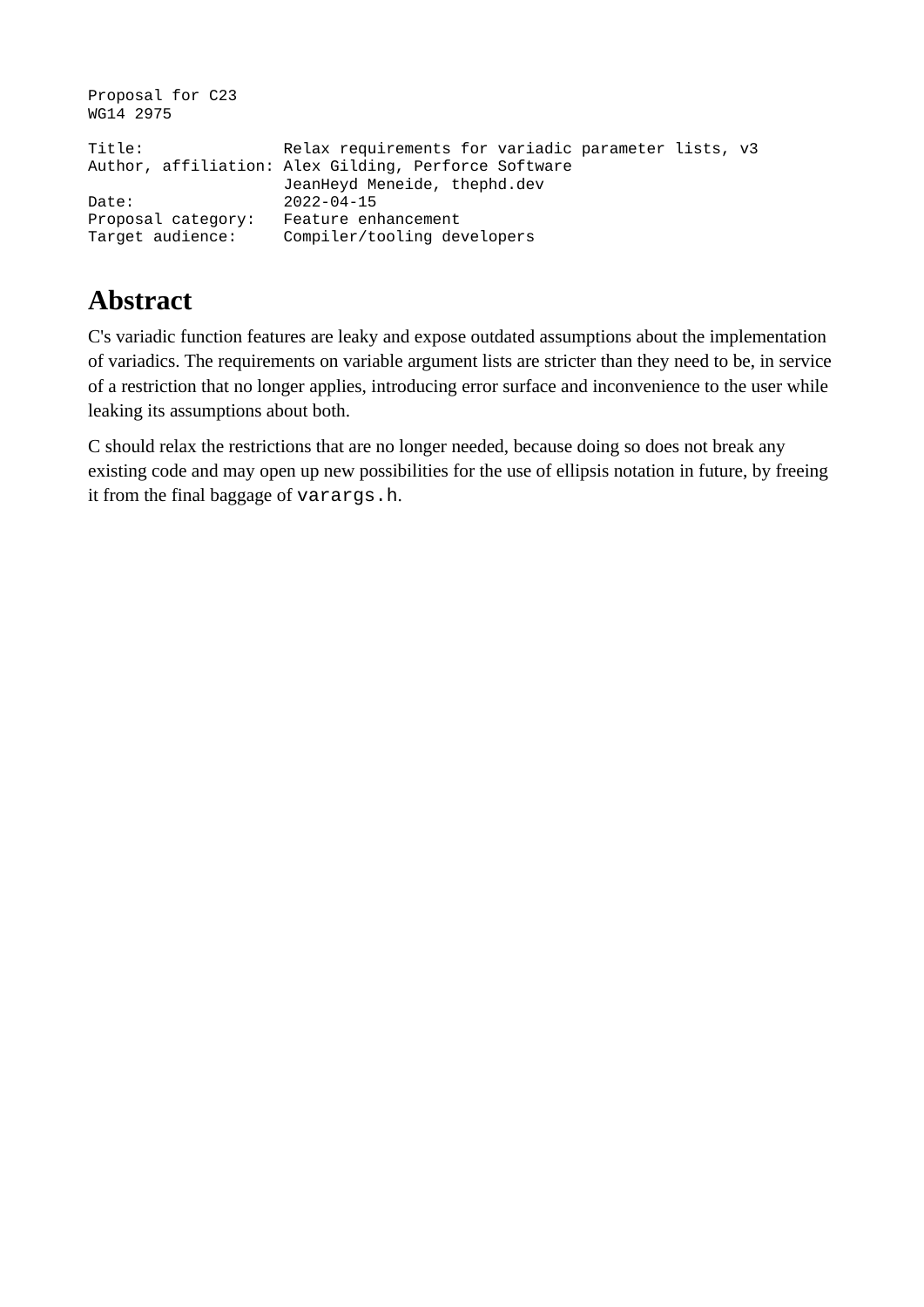### **Relax requirements for variadic parameter lists, v3**

Reply-to: Alex Gilding (agilding@perforce.com) JeanHeyd Meneide (phdofthehouse@gmail.com) Document No: Revises Document No: N2919 Date: 2022-04-15

### **Summary of Changes**

#### **N2975**

• Provide examples of usage without leading named argument. Note result of  $C_{++}$  liaison discussion. Retain wording options dependent on status of \_\_VA\_OPT\_\_\_.

#### **N2919**

• Avoid "obsolescent"; provide alternative signatures for optional argument; provide more implementation experience

#### **N2854**

• original proposal

### **Introduction**

C permits functions to be declared as accepting a variable number of arguments through the use of what the Standard refers to as "ellipsis notation". The type and number of arguments passed to a function through the ellipsis are unknown to the callee, and may be zero.

Currently, the syntax for function declarators requires that a parameter list either be empty, or consist of a list of *parameter-declaration* productions optionally terminated by an ellipsis. This is not a constraint; expressing a function declaration with a *parameter-type-list* that only contains an ellipsis is a syntax violation.

We propose that the syntax and constraints be relaxed slightly so that a function declaration's *parameter-type-list* may also consist of an ellipsis with no leading explicit *parameter-declarations*.

## **Rationale**

There is an implicit assumption that in order to do anything with a variable argument list, the function being declared must have at least one named and typed parameter in order to provide some basic minimum amount of handling information, such as a format string (which encodes type and number), or at least an integer listing the number of arguments actually passed.

Since there is no mechanism provided to query a  $va$  list for number of items, this is true from the perspective of usefully handling the content of the list in a function defined in C. However:

• externally linked functions may be defined in other languages with more information or more fine grained control over their management of the list, such as assembly;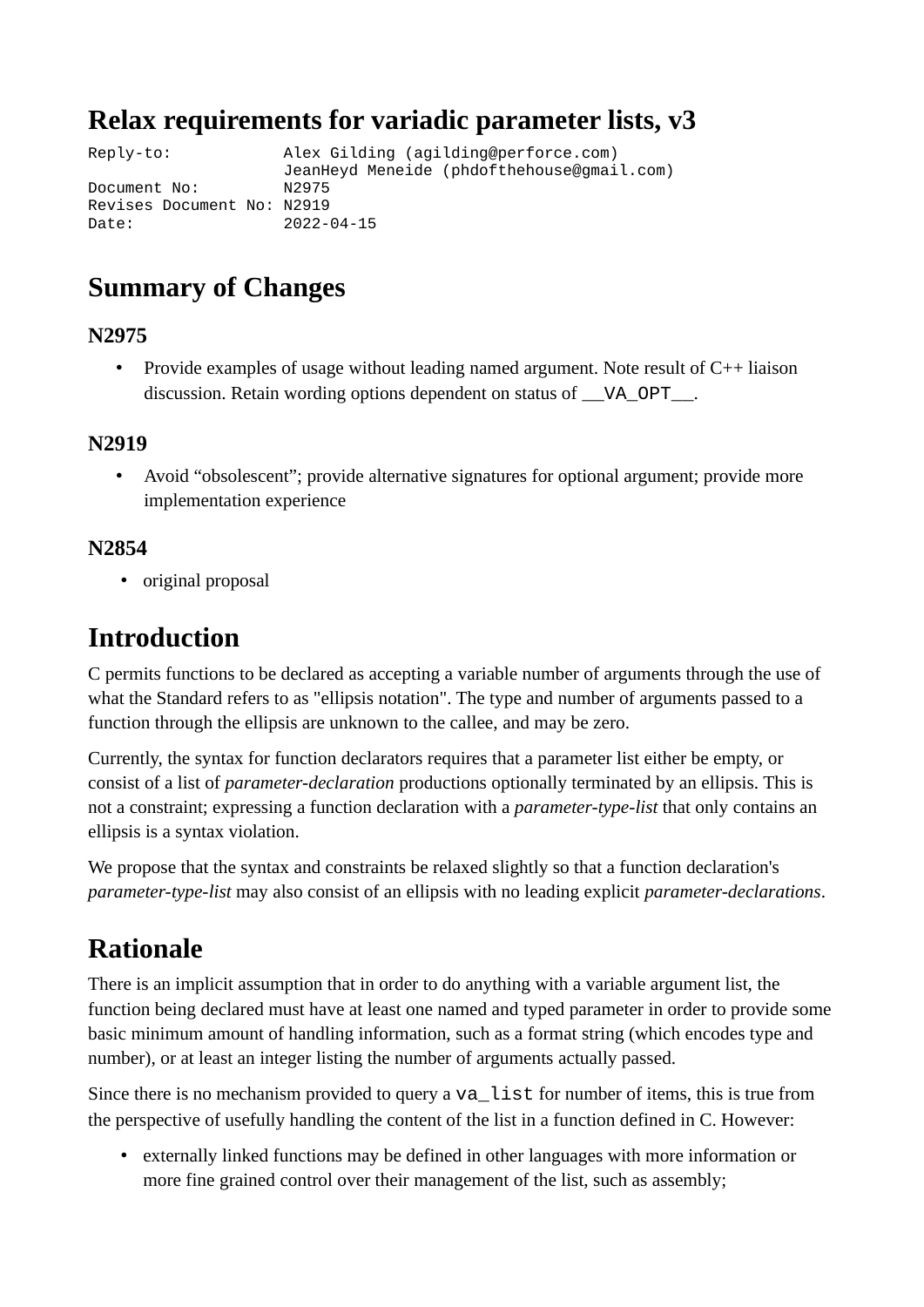• a function may reasonably consume arguments without processing them (such as a nopoverload or to signify intent to evaluate), in which case handling the argument values internally is not important and should not impose an unnecessary restriction on the signature.

In future, the unrestricted signature may also be useful for moving towards generic/unknown parameter types replacing the existing uses of the unspecified-parameter type declaration syntax (nothing between the parentheses).

There is also an insidious implicit assumption that in order to access the variable argument list from within the variadic function, the features provided by stdarg. h require a named parameter to use as an "anchor". This is either untrue, or exposes a misuse of undefined behaviour in the Standard Library API; in either case it is not necessary and the Standard should not impose this as a requirement.

This assumption appears to be a holdover from the predecessor to  $stdarg.h$ , [POSIX's varargs.h] [\(https://pubs.opengroup.org/onlinepubs/007908799/xsh/varargs.h.html](https://pubs.opengroup.org/onlinepubs/007908799/xsh/varargs.h.html)). This header was designed with KnR-style function definitions in mind, and did not make use of the ellipsis notation at all. Instead, the macros va\_alist and va\_dcl abstracted the platform dependent positioning of parameters that the header could rely on as anchors. Consequently the version of va\_start provided by varargs.h does not require an explicit anchor, because the declaration macros attempted to abstract this and hide the use of undefined behaviour from the user. The ellipsis notation removes the ability of the header to hide this use of an anchor. This method of implementing variadic functions goes back to and generalizes the older method of simply providing more argument space in the definition than the caller necessarily needed to fill, because KnR function definitions did not match a prototype anyway. This method is seen in KnR first edition, and even as far back as the ancient  $\underline{B}$  manuals.

This betrays an assumption that the calling convention will *always* be linear and stack-based; this assumption is no longer true now that the language is able to make parameter types visible to the caller.

In addition, the current wording also exposes the assumption that UB will be used to walk from one argument to another in its requirement that the anchor parameter have an addressable object type (not register, not function or array), or else the behaviour is undefined. This is an unnecessary constraint on platforms that are able to use register-based calling conventions.

There is prior art for the change: declaring a function with a variable argument list and no preceding named parameters is legal in  $C++$  ([dcl.fct] p3).

In practice, the anchor is not used on many modern Standard Library header implementations: for instance on x64, the arguments are still passed in registers even to a variadic function. Most headers simply forward to a compiler magic builtin such as \_\_builtin\_va\_start. Given:

```
extern int foo (int, ...);
int bar (int a, int b, int c) {
   return foo (0, 1, 2, 3);
}
```
GCC for x64 will generate:

bar: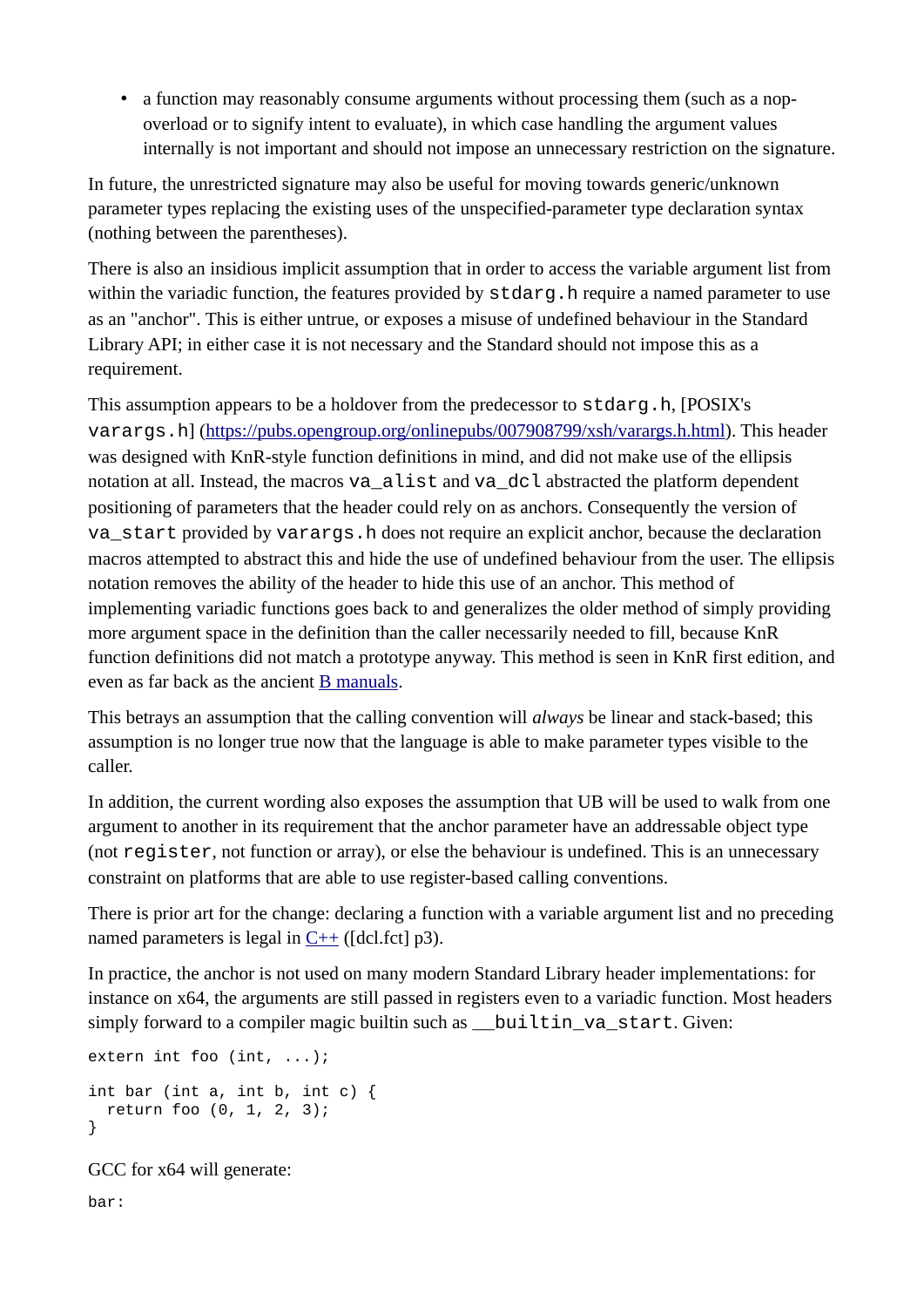| rbp,<br>mov<br>3<br>ecx,<br>mov<br>edx,<br>2<br>mov<br>esi,<br>1<br>mov<br>edi,<br>0<br>mov<br>0<br>eax,<br>mov<br>call<br>foo<br>rbp<br>pop<br>ret | push | rbp |     |
|-----------------------------------------------------------------------------------------------------------------------------------------------------|------|-----|-----|
|                                                                                                                                                     |      |     | rsp |
|                                                                                                                                                     |      |     |     |
|                                                                                                                                                     |      |     |     |
|                                                                                                                                                     |      |     |     |
|                                                                                                                                                     |      |     |     |
|                                                                                                                                                     |      |     |     |
|                                                                                                                                                     |      |     |     |
|                                                                                                                                                     |      |     |     |
|                                                                                                                                                     |      |     |     |

i.e. all four arguments are passed in registers. The implementation of bar therefore cannot actually use undefined behaviour to walk-off a pointer to the anchor argument, because it hasn't got one. At least some absolute minimum level of compiler support is needed.

Finally, it is logically impossible for a compiler to support named parameters at all, but to not know the location of the start of the variable argument list. The assumption that an anchor needs to be specified comes from the feature's origins as a header-only solution that pre-dates compiler awareness of variadic functions altogether. In the presence of ellipsis notation, allowing the user to manually specify an anchor achieves nothing except to potentially create an obscure bug should the user make a mistake and provide the compiler with an *inaccurate* version of information it should already have perfect access to.

If the calling convention (e.g.  $\text{cdec}$ ) does pass all arguments in a linear stack-based order, then using undefined-behaviour address-walking in the header remains a valid implementation decision. However, we believe this decision should be hidden from the user, and the anchor should be provided by the compiler if one is used.

# **Proposal**

We propose a relaxation of the existing rules that will leave all current C code valid with no changes required, but will allow new C23 code to avoid touching the details of obsolete varargs.h implementations (that no longer reflect reality).

- the syntax of function declarations should add the option for the *parameter-type-list* to consist only of an ellipsis, with no commas or other parameters.
- the vastart macro should specify that only the first argument is used. The second argument is optional and may be written for backward compatibility purposes. The Standard should specify that the second argument to va\_start is **never expanded** and therefore is not used or evaluated in any way. It may be elided and va\_start used with only one parameter, as it was in its original POSIX/varargs.h form.

# **Alternatives**

No direct alternative is proposed because the relaxation does not break any existing user code.

In the longer term we expect C to move away from providing variadic functions in the Standard Library. However, the language will need to continue supporting the declaration syntax so that it can make external calls to functions implemented in assembly or other languages with variadic support; and if the declaration syntax is supported there is no reason to take the feature away from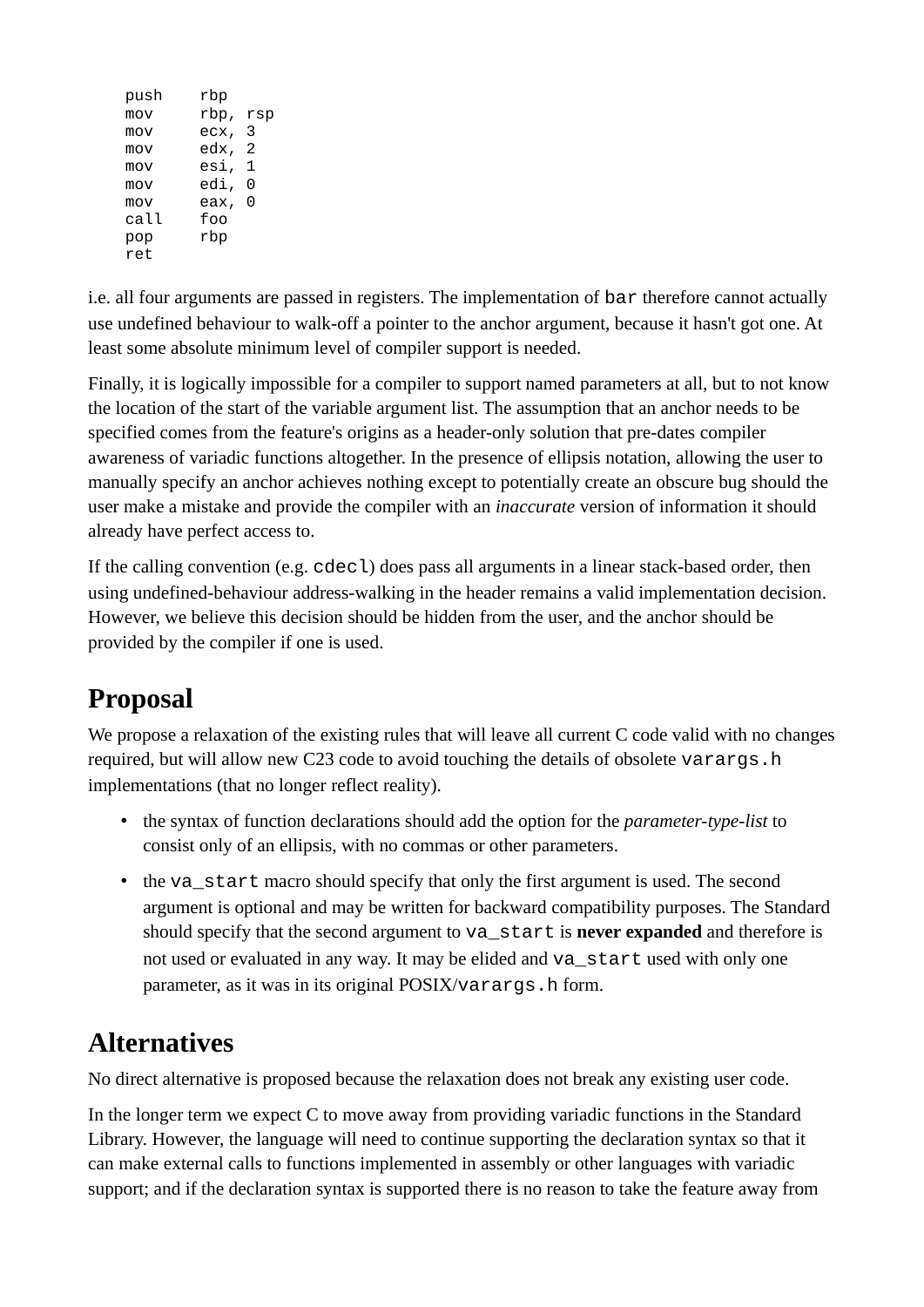the user within definitions either. We therefore do not propose deprecation of variadic functions as an alternative solution and would vote to oppose their removal.

# **Impact**

There is no impact to correct code in specifying that the optional second argument to  $va\_start$  is never evaluated. Since the current wording requires that the second argument be the *identifier* of a parameter, it is not expected to be able to express a side effect as an expression by any means except possibly volatile access. Implicitly the volatile access will not occur since the user understands the parameter to be being used for its address in the current version of the library, so a user relying on an access here is already relying on implicitly unspecified behaviour.

All current variadic function declarations will remain valid because there is no implied requirement to *not* provide typed and named parameters before the ellipsis.

All current variadic function definitions in C will remain valid because there is no need to force va\_start to only take one argument. It is already expected to have macro-like semantics.

This change is necessary but **not sufficient** to allow ellipsis notation to replace the empty parentheses notation used to declare a function or function pointer as accepting "any" parameters. On some platforms the presence of the ellipsis implies a different calling convention from "any" parameters, as the ellipsis can choose to force the linear stack-based layout while the "any" may use a register-based convention that expects only one true underlying signature type.

However, by removing the restriction that the ellipsis is preceded by at least one explicitly typed parameter, we come closer to unifying these two features in another paper. Implementers may also choose to use a completely new ABI for functions which have no named parameter and then an ellipsis. We anticipate this will be used to replace the purpose of removed KnR declarations, and therefore can use that ABI. The standard does not talk about such things, but the ABI space is open to such implementations, and therefore it is possible for an implementation to support the semantics they would like, without waiting for further unification papers from WG14.

There is a small impact to compiler and library developers in that finding the start of the variable argument list now requires implementation support. In practice this support is already widespread. We do not believe this poses any substantial implementation burden, because at most one new magic compiler builtin is required, builtin get va start loc or something similar. The compiler only needs to expose the virtual name it would already have generated for the ellipsis parameter. More complex calling conventions already require in-depth compiler support and will not change their behaviour at all.

Discussion with the C++ liaison subgroup SG22 indicated that there is no conflict between this proposal and the feature as-imported by C++. A followup paper for C++ relaxing the restriction on va\_start would be helpful but is not required for acceptance by C, and the change to the C wording does not conflict with the specification as it is currently imported by C++.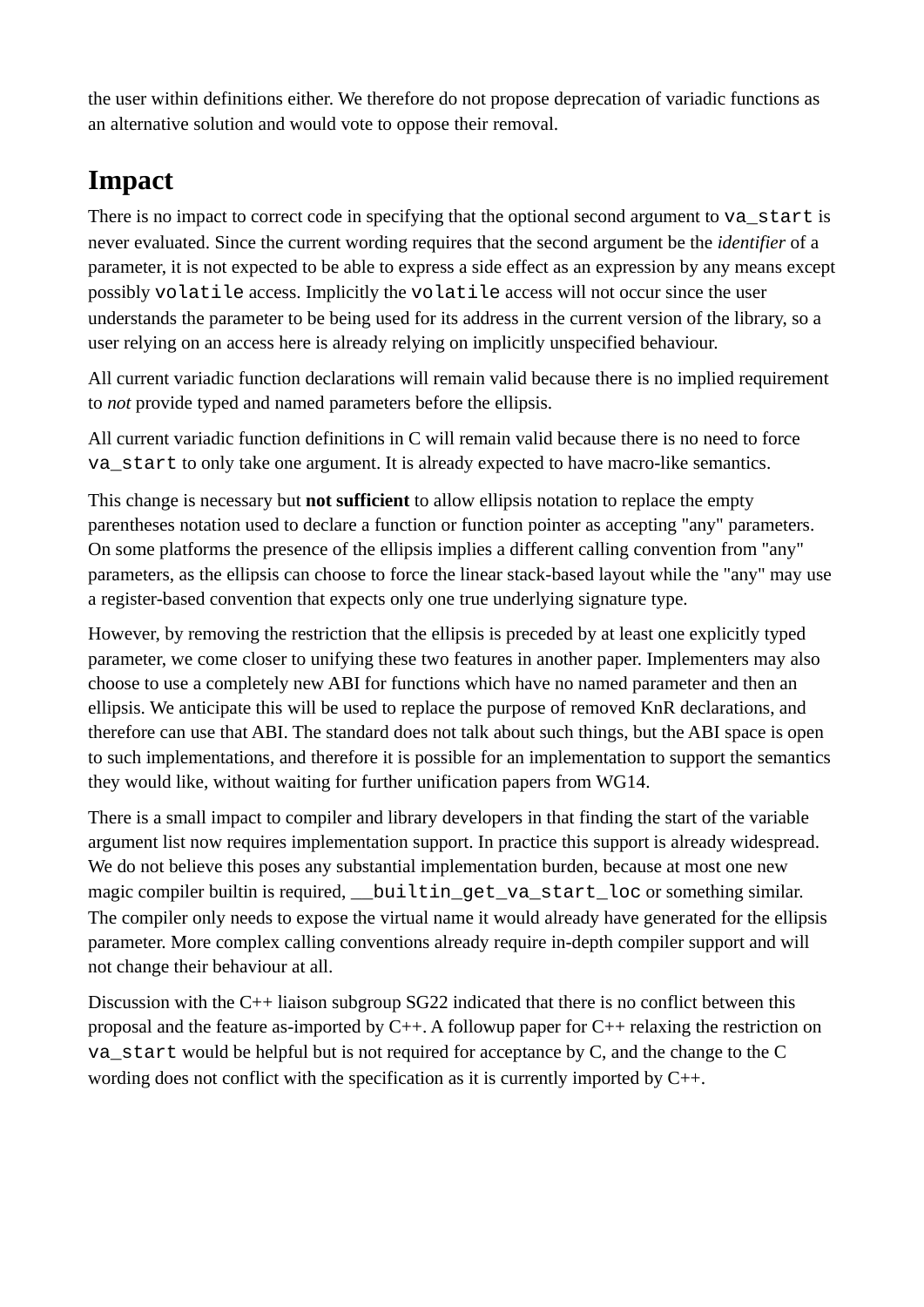## **Implementation experience**

As above, declaring a function with a variable argument list and no preceding named parameters is legal in [C++](http://www.open-std.org/jtc1/sc22/wg21/docs/papers/2017/n4659.pdf) ([dcl.fct] p3). The list is not accessible in-language but makes the function available for overload resolution.

The user may find another way to pass type and number information to make use of the argument list. At present no such code is expressible in conforming C. Functions written in other languages (most likely, assembly) will find their own ways to access and interpret the argument list that are out of scope for the C Standard.

A pure library implementation of access to the variadic arguments from a function with no named parameters can be found at:<https://ztdvargs.readthedocs.io/en/latest/>

It is not intended for production use, but demonstrates that on x64 and similar targets the arguments are easy to extract without a named start for UB-walking. A compiler would be expected to do a much better job here, since it would have access to \_\_builtin\_ellipsis\_param() or some equivalent. A compiler will always know the location of the implicit ellipsis parameter, even if it doesn't expose a name to user scope.

We consider the nature of the library implementation to sufficiently justify that this feature needs to exist inside the compiler.

# **Proposed Wording**

Changes are proposed against the wording in C2x draft n2596. Bolded text is new text.

Modify 6.5.2.2 "Function calls" paragraph 6 to delete the comma before the ellipsis:

```
ends with an ellipsis ( ... ) or the
```
Modify 6.5.2.2 "Function calls" paragraph 7 to indicate that there may not have been a preceding parameter:

The ellipsis notation in a function prototype declarator causes argument type conversion to stop after the last declared parameter **, if present**.

Modify 6.7.6 "Declarators" to add a third option to the *parameter-type-list* syntax rule:

*parameter-type-list*: *parameter-list parameter-list* , ... ...

Modify 6.7.6.3 "Function declarators" paragraph 14 to refer to a **final ellipsis** rather than to an "ellipsis terminator", reducing the strength of the wording.

There is no need to modify 6.7.6.3 Example 3.

Modify 7.16 "Variable arguments <stdarg.h>" paragraph 2 to remove the reference to *parmN*, deleting all but the first sentence: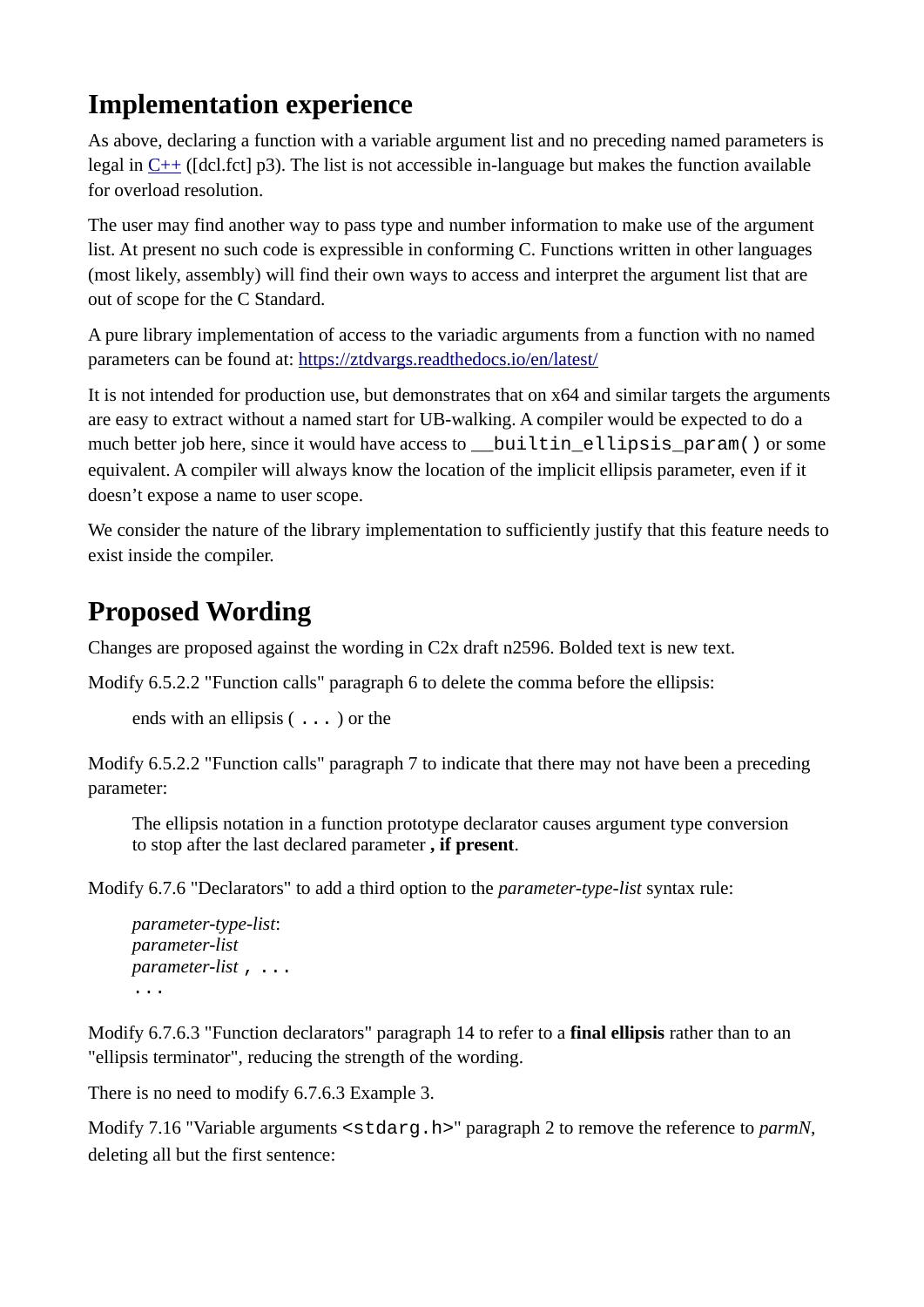A function may be called with a variable number of arguments of varying types **if its**  *parameter-type-list* **ends with an ellipsis.**

Modify 7.16.1.1 "The va\_arg macro" paragraph 3 to remove the reference to *parmN*:

The first invocation of the va arg macro after that of the va start macro returns the value of the **first argument without an explicit parameter, which matches the position of the ... in the parameter list**. Successive invocations return the values of the remaining arguments in succession.

Modify 7.16.1.4 "The va start macro", removing references to *parmN* and explaining that the second argument is optional and unused.

Paragraph 1:

```
#include <stdarg.h>
void va_start(va_list ap, ...);
```
Delete paragraph 4 entirely and replace:

**Only the first argument passed to va\_start is evaluated. Any additional arguments are not used by the macro and will not be expanded or evaluated for any reason.**

**NOTE: The macro allows additional arguments to be passed to va\_start for compatibility with older versions of the library only.**

Modify examples 1 and 2 to remove reference to the parmN argument:

```
if (n_ptrs > MAXARGS)
  n_ptrs = MAXARGS;
va_start(ap);
while (ptr_no < n_ptrs)
...
if (n_ptrs > MAXARGS)
 n ptrs = MAXARGS;
va start(ap);
while (ptr\_no < n\_ptr) {
...
```
Add a new example 3 demonstrating a possible use of a function with no named parameters before the ellipsis:

**EXAMPLE 3** The function **f5** is similar to **f1**, but instead of passing an explicit number of strings as the first argument, the argument list is terminated with a null pointer.

```
#include <stdarg.h>
#define MAXARGS 31
void f5(...)
{
 va list ap;
   char *array[MAXARGS];
  int ptr\_no = 0; va_start(ap);
```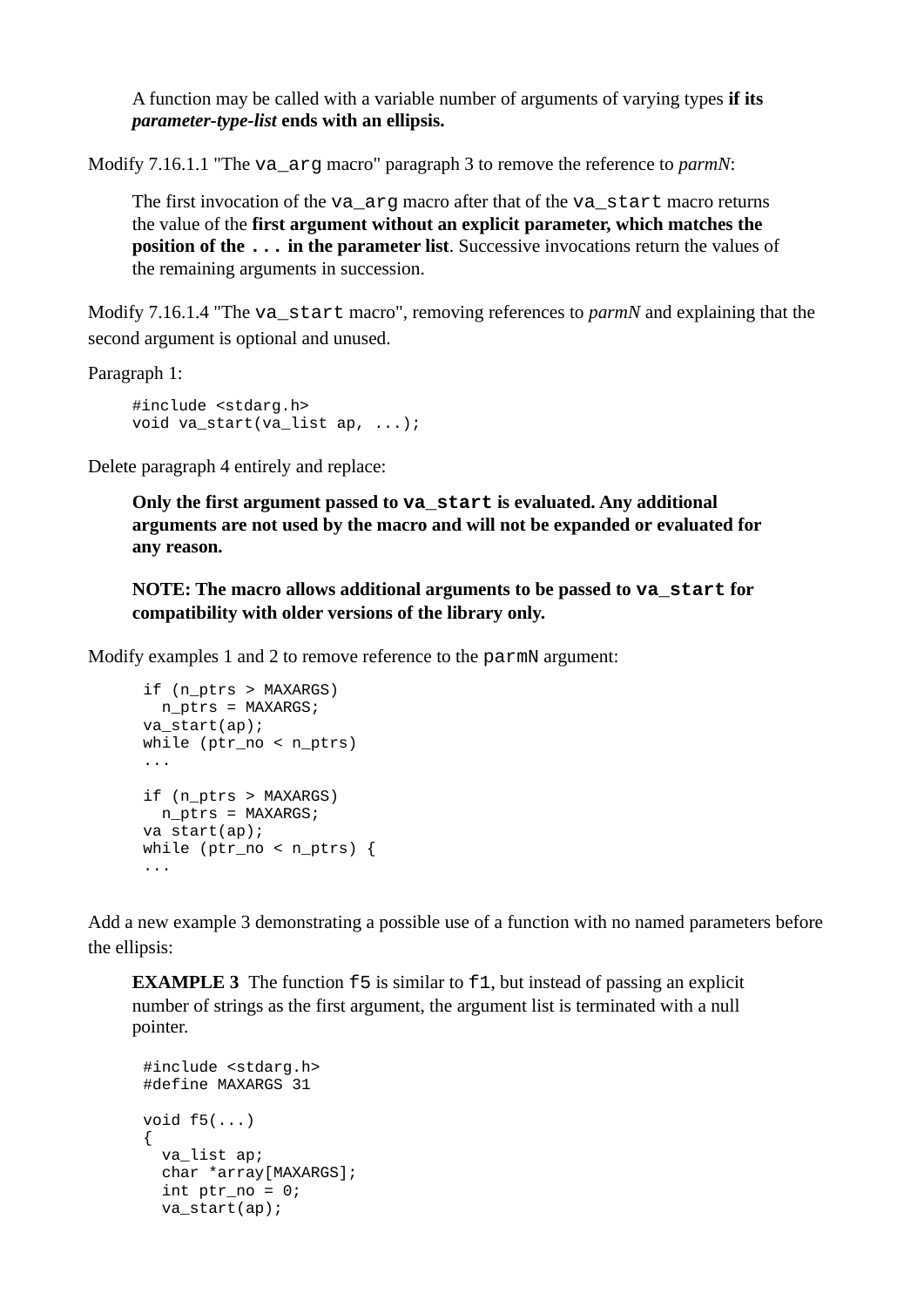```
while (ptr no < MAXARGS)
   {
    char *ptr = va arg(ap, char *); if (!ptr)
       break;
    array[ptr\_no++] = <i>ptr</i> }
   va_end(ap);
   f6(ptr_no, array);
}
```
Each call to f5 is required to have visible the definition of the function or a declaration such as

```
void f5(...);
```
and implicitly requires the last argument to be a null pointer.

Modify B.15 "Variable arguments <stdarg.h>" to remove mention of *parmN*:

```
type va_arg(va_list ap, type);
void va_copy(va_list dest, va_list src);
void va_end(va_list ap);
void va_start(va_list ap, ...);
```
Delete the undefined behaviour from J.2 (number ???) that links back to (7.16.1.4) as this text and the associated undefined behaviour are removed from the main section.

Optionally, if the changes specified in [N2856 "Comma omission and comma deletion"](http://www.open-std.org/jtc1/sc22/wg14/www/docs/n2856.htm) are **not** accepted, update 7.16.1.4 and B.15 to use single-parameter syntax, (less clear but conforming):

Modify 7.16.1.4 "The va\_start macro", removing references to ap and referring obliquely to the first argument:

Paragraph 1:

#include <stdarg.h> void va\_start(...);

Paragraph 3:

The va\_start macro initializes **the object named in its argument** for subsequent use by the va\_arg and va\_end macros. Neither the va\_start nor va\_copy macro shall be invoked to reinitialize the object without an intervening invocation of the va\_end macro for the same argument.

In B.15:

```
void va_start(...);
```
Optionally, depending on the committee's understanding of "obsolescent", we could also change: